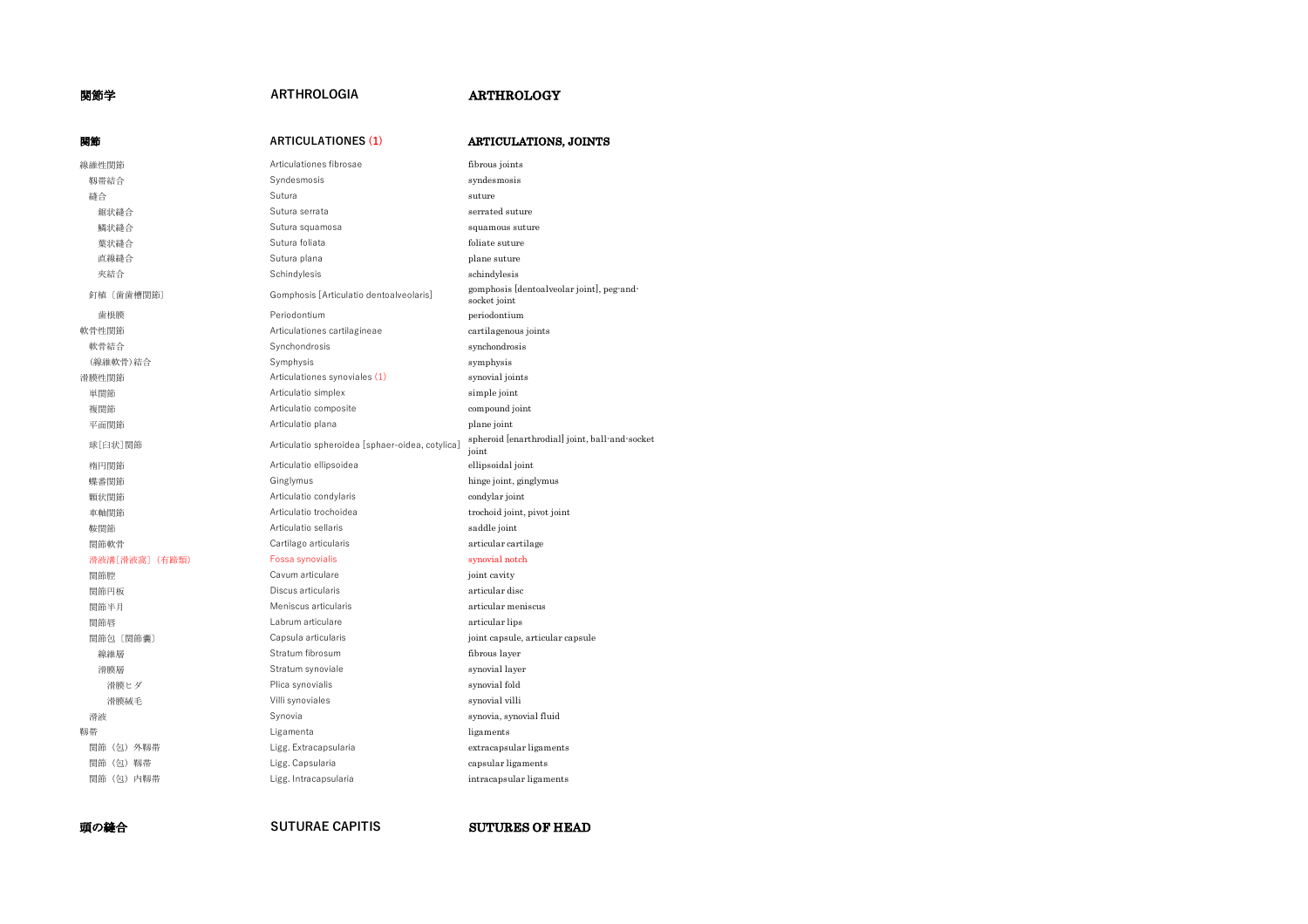| 冠状縫合       | Sutura coronalis               | coronal suture               |
|------------|--------------------------------|------------------------------|
| 矢状縫合       | Sutura sagittalis (2)          | sagittal suture              |
| ラムダ (状) 縫合 | Sutura lambdoidea              | lambdoid suture              |
| 後頭頭頂間縫合    | Sutura occipitointerparietalis | occipitointerparietal suture |
| 後頭鱗縫合      | Sutura occipitosquamosa        | occipitosquamous suture      |
| 後頭乳突縫合     | Sutura occipitomastoidea       | occipitomastoid suture       |
| 後頭鼓室縫合     | Sutura occipitotympanica       | occipitotympanic suture      |
| 蝶前頭縫合      | Sutura sphenofrontalis         | sphenofrontal suture         |
| 蝶篩骨縫合      | Sutura sphenoethmoidalis       | sphenoethmoidal suture       |
| 蝶鱗縫合       | Sutura sphenosquamosa          | sphenosquamous suture        |
| 蝶頭頂縫合      | Sutura sphenoparietalis        | sphenoparietal suture        |
| 蝶口蓋縫合      | Sutura sphenopalatina          | sphenopalatine suture        |
| 翼口蓋縫合      | Sutura pterygopalatina         | pterygopalatine suture       |
| 翼蝶縫合       | Sutura pterygosphenoidalis     | pterygosphenoidal suture     |
| 鱗状縫合       | Sutura squamosa                | squamous suture              |
| 前頭間縫合      | Sutura interfrontalis (2)      | interfrontal suture          |
| 鱗乳突縫合      | Sutura squamosomastoidea       | squamomastoid suture         |
| 鱗前頭縫合      | Sutura squamosofrontalis       | squamofrontal suture         |
| 前頭鼻骨縫合     | Sutura frontonasalis           | frontonasal suture           |
| 前頭篩骨縫合     | Sutura frontoethmoidalis       | frontoethmoidal suture       |
| 前頭上顎縫合     | Sutura frontomaxillaris        | frontomaxillary suture       |
| 前頭涙骨縫合     | Sutura frontolacrimalis        | frontolacrimal suture        |
| 前頭頰骨縫合     | Sutura frontozygomatica        | frontozygomatic suture       |
| 前頭口蓋縫合     | Sutura frontopalatina          | frontopalatine suture        |
| 頰骨上顎縫合     | Sutura zygomaticomaxillaris    | zygomaticomaxillary suture   |
| 鋤骨口蓋縫合     | Sutura vomeropalatina          | vomeropalatine suture        |
| 鋤骨上顎縫合     | Sutufa vomeromaxillaris        | vomeromaxillary suture       |
| 鋤骨切歯縫合     | Sutura vomeroincisiva          | vomeroincisive suture        |
| 鋤骨蝶縫合      | Sutura vomerosphenoidalis      | vomerosphenoidal suture      |
| 鋤骨篩骨縫合     | Sutura vomeroethmoidalis       | vomeroethmoidal suture       |
| 篩骨上顎縫合     | Sutura ethmoidomaxillaris      | ethmomaxillary suture        |
| 篩骨鼻骨縫合     | Sutura ethmoidonasalis         | ethmonasal suture            |
| 蝶上顎縫合      | Sutura sphenomaxillaris        | sphenomaxillary suture       |
| 側頭頰骨縫合     | Sutura temporozygomatica       | temporozygomatic suture      |
| 鼻骨間縫合      | Sutura internasalis            | internasal suture            |
| 鼻骨上顎縫合     | Sutura nasomaxillaris          | nasomaxillary suture         |
| 鼻骨切歯縫合     | Sutura nasoincisiva            | nasoincisive suture          |
| 涙骨上顎縫合     | Sutura lacrimomaxillaris       | lacrimomaxillary suture      |
| 涙骨甲介縫合     | Sutura lacrimoconchalis        | lacrimoconchal suture        |
| 涙骨頰骨縫合     | Sutura lacrimozygomatica       | lacrimozygomatic suture      |
| 鼻骨涙骨縫合     | Sutura nasolacrimalis          | nasolacrimal suture          |
| 切歯間縫合      | Sutura interincisiva           | interincisive suture         |
| 上顎切歯縫合     | Sutura maxilloincisiva         | maxilloincisive suture       |
| 口蓋上顎縫合     | Sutura palatomaxillaris        | palatomaxillary suture       |
| 口蓋涙骨縫合     | Sutura palatolacrimalis        | palatolacrimal suture        |
| 口蓋篩骨縫合     | Sutura palatoethmoidalis       | palatoethmoidal suture       |
| 正中口蓋縫合     | Sutura palatina mediana        | median palatine suture       |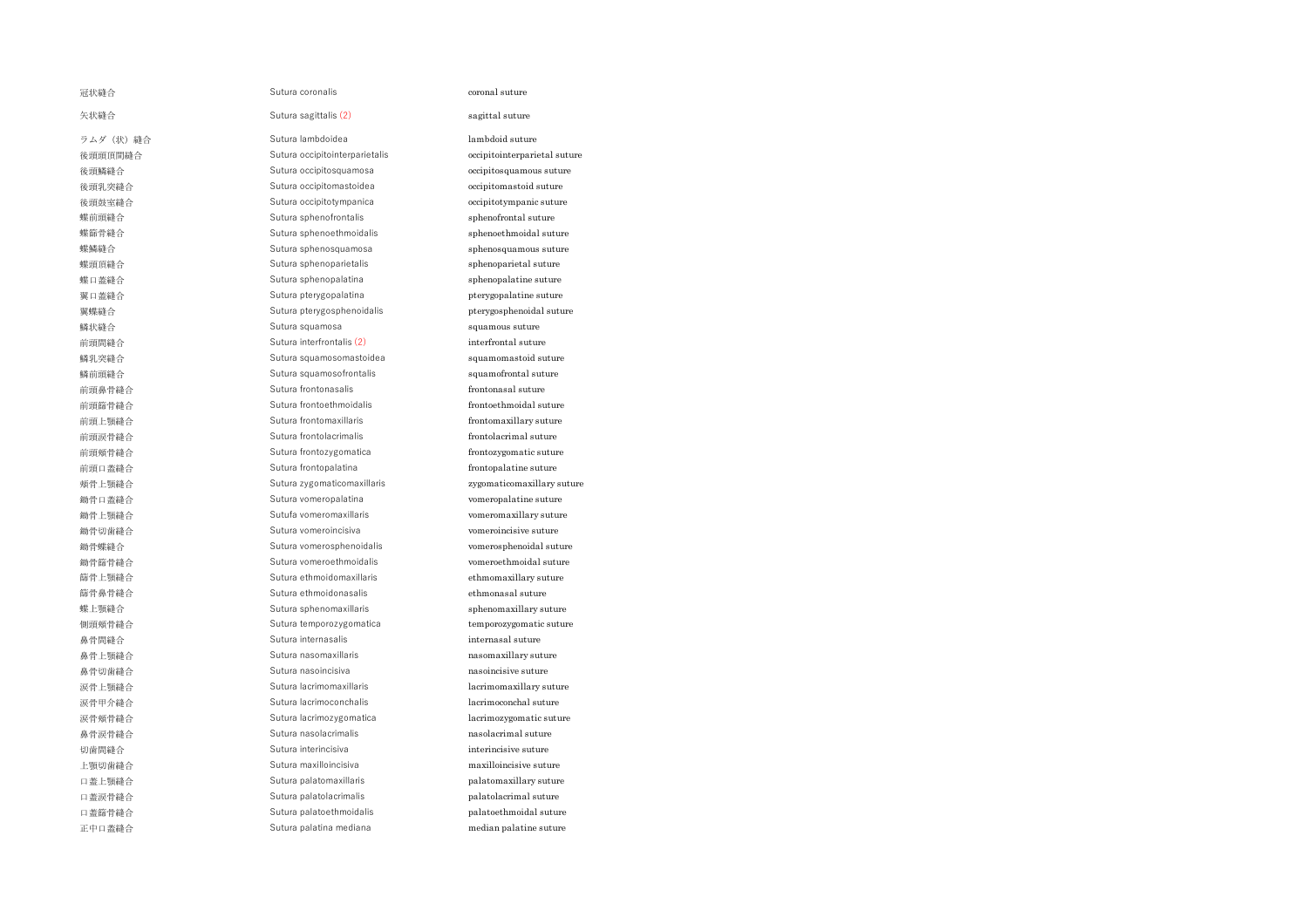# 横口蓋縫合 Sutura palatina transversa transverse palatine suture

# 頭蓋の軟骨結合 **SYNCHONDROSES CRANII** SYNCHONDROSES OF SKULL

蝶後頭軟骨結合 Synchondrosis sphenooccipitalis sphenooccipital synchondrosis 蝶錐体軟骨結合 Synchondrosis sphenopetrosa sphenopetrosal synchondrosis 錐体後頭軟骨結合 Synchondrosis petrooccipitalis petrooccipital synchondrosis 蝶間軟骨結合 **Synchondrosis intersphenoidalis** intersphenoidal synchondrosis intersphenoidal synchondrosis (鱗外側後頭内軟骨結合) (Synchondrosis intraoccipitalis squamolateralis) (squamolateral intraoccipital synchondrosis) (底外側後頭内軟骨結合) (Synchondrosis intraoccipitalis basilateralis) (basilateral intraoccipital synchondrosis) 顎関節 **Articulatio temporomandibularis** temporomandibular joint **関節包 Capsula articularis** capsula articularis in the point capsule 背側滑膜 インコン Membrana synovialis dorsalis dorsal synovial membrane 腹側滑膜 **Membrana synovialis ventralis** ventral synovial membrane 関節円板 Discus articularis articular disc 外側靱帯 インタン Lig. Laterale design that the lateral ligament 後靱帯 Lig. Caudale caudal ligament 側頭舌骨関節 **Articulatio temporohyoidea** temporohyoid joint 下顎間関節 **Articulatio intermandibularis (3)** intermandibular joint 下顎間軟骨結合 Synchondrosis intermandibularis intermandibularis intermandibular synchondrosis 下顎間縫合 **Sutura intermandibularis (3)** intermandibular suture

# 脊柱,胸郭および頭蓋の関節

# **VERTEBRALIS, THORACIS ET CRANII**

# JOINTS OF VERTEBRATE COLUMN, THORAX (CHEST) AND CRANIUM (SKULL)

椎間(線維軟骨)結合 Symphysis intervertebralis intervertebral symphysis 椎間円板 Discus intervertebralis intervertebral disc 線維輪 **Contact Anulus fibrosus** fibrosus fibrous ring 髄核 Nucleus pulposus pulpy nucleus, nucleus pulposus 腹側縦靱帯 Lig. longitudinale ventrale ventral longitudinal ligament 背側縦靱帯 インター・コンピュート Lig. longitudinale dorsale dorsal longitudinal ligament 黄色靱帯 インタン Millian Market Ligg. Flava インタン How ligaments 関節突起関節 Articulationes processuum articularium joints of articular process 関節包 **Capsula articularis** computer in the point capsule 横突間靱帯 Ligg. Intertransversaria intertransverse ligaments 棘間靱帯 Ligg. Interspinalia interspinous ligaments 棘上靱帯 Lig. Supraspinale supraspinous ligament 項靱帯 インタン Lig. Nuchae nuchal ligament 項索 Funiculus nuchae funiculus of nuchal ligament, funicular part 項板 **Lamina nuchae** lamina of nuchal ligament, lamellar part

**ARTICULATIONES COLUMNAE**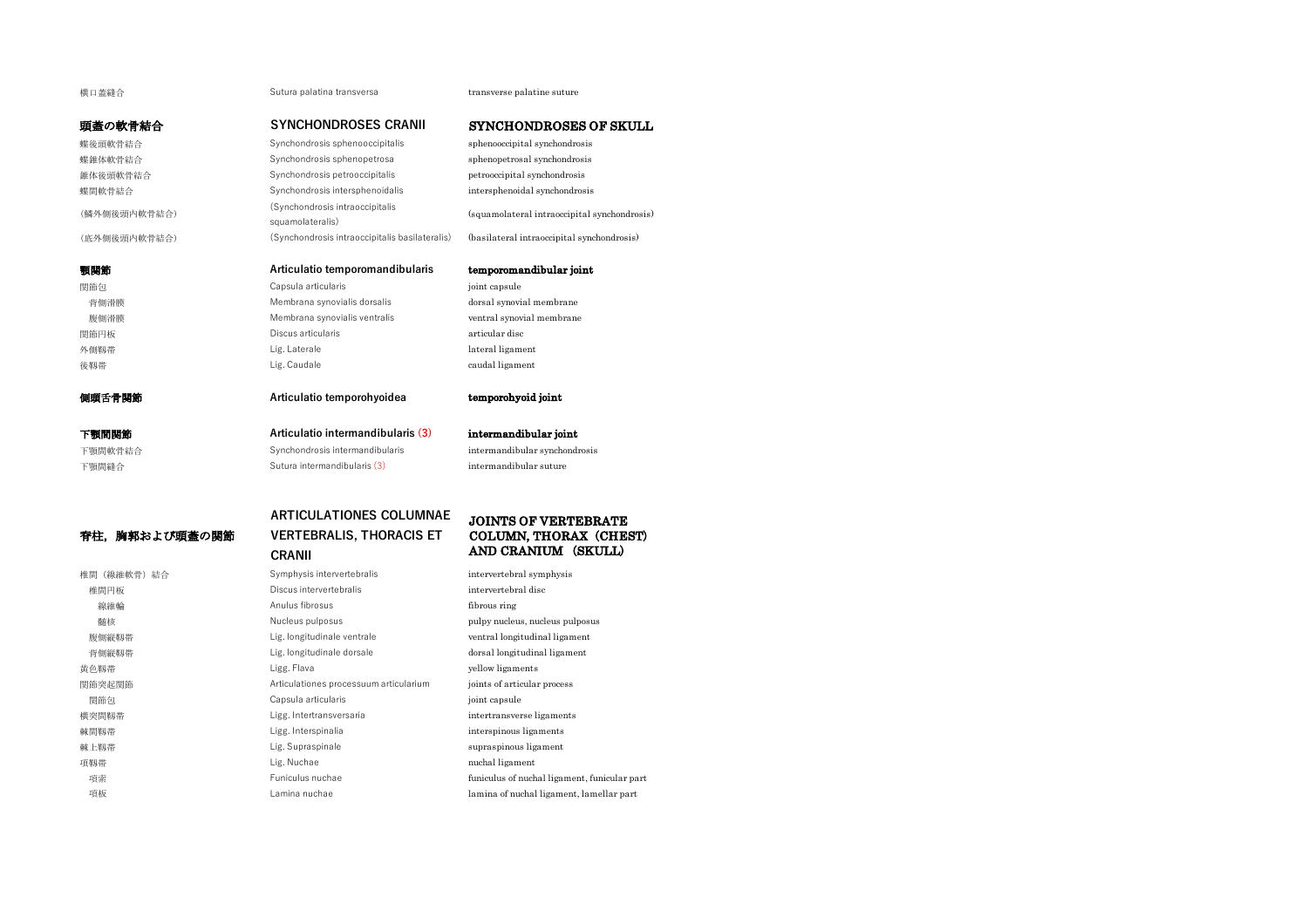```
腰横突間関節 Articulationes intertransversariae lumbales (4) lumbar intertransverse joints
```
腰仙の関節 Articulatio lumbosacralis lumbosacral joint 腸腰靱帯 インタン インタン レig. Iliolumbale インタン は こころ iliolumbar ligament 腰仙横突間関節 <br>
Articulatio intertransversaria lumbosacralis (4) lumbosacral intertransverse joint

**関節包 Capsula articularis compared in the compared of the compared in the compared in the compared in the compared in the compared in the compared in the compared in the compared in the compared in the compared in the co** 外側靱帯 インタン Lig. Laterale description of the lateral ligament

翼状靱帯 (ウサギ, 食肉類, ブタ) <br>
alar ligaments

**関節包 Capsula articularis compared in the compared of the compared in the compared in the compared in the compared in the compared in the compared in the compared in the compared in the compared in the compared in the co** 

# 背側環軸靱帯 Lig. atlantoaxiale dorsale dorsal atlantoaxial ligament **蓋膜 フィンク インター Membrana tectoria (6)** tectorial membrane 環椎横靱帯(ウサギ,食肉類,ブタ) Lig. transversum atlantis transverse ligament of atlas **歯縦靱帯** インティング インター Lig. longitudinale dentis (7) longitudinal ligament of dens 歯尖靱帯 (ウサギ, 食肉類, ブタ, 反芻類) Lig. apicis dentis apical ligament of dens 腹側環軸靱帯 Lig. atlantoaxiale ventrale ventral atlantoaxial ligament 肋椎関節 **Articulationes costovertebrales** costovertebral joints 肋骨頭関節 **Articulatio capitis costae** joint of head of rib 関節包 Capsula articularis joint capsule 放射状肋骨頭靱帯 **Lig.** capitis costae radiatum radiate ligament of head of rib 関節内肋骨頭靱帯 Lig. capitis costae intraarticulare intraarticular ligament of head of rib

# 肋横突関節 **Articulatio costotransversaria** costotransverse joint

# **関節包 Capsula articularis** capsula articularis in the point capsule 肋横突靱帯 Lig. Costotransversarium costotransverse ligament 腰肋靱帯 *Lig. Lumbocostale lumbocostal ligament*

# 胸肋関節 **Articulationes sternocostales** sternocostal joints

胸骨膜 Membrana sterni (9) sternal membrane 肋剣靱帯 Ligg. Costoxiphoidea costoxiphoid ligament 外肋間膜 インタン Membrana intercostalis externa external intercostal membrane

# 環椎後頭関節 **Articulatio atlantooccipitalis** atlantooccipital joint

腹側環椎後頭膜 **Membrana atlantooccipitalis ventralis** ventral atlantooccipital membrane 背側環椎後頭膜 Membrana atlantooccipitalis dorsalis dorsal atlantooccipital membrane

# 環軸関節 **Articulatio atlantoaxialis (5)** atlantoaxial joint

関節包 Capsula articularis joint capsule 背側環軸膜 Membrana atlantoaxialis dorsalis dorsal atlantoaxial membrane

肋骨頭間靱帯 Lig. intercapitale (8) intercapital ligament

放射状胸肋靱帯 Ligg. sternocostalia radiata radiate sternocostal ligaments

胸骨靱帯 Lig. Sterni (9) sternal ligament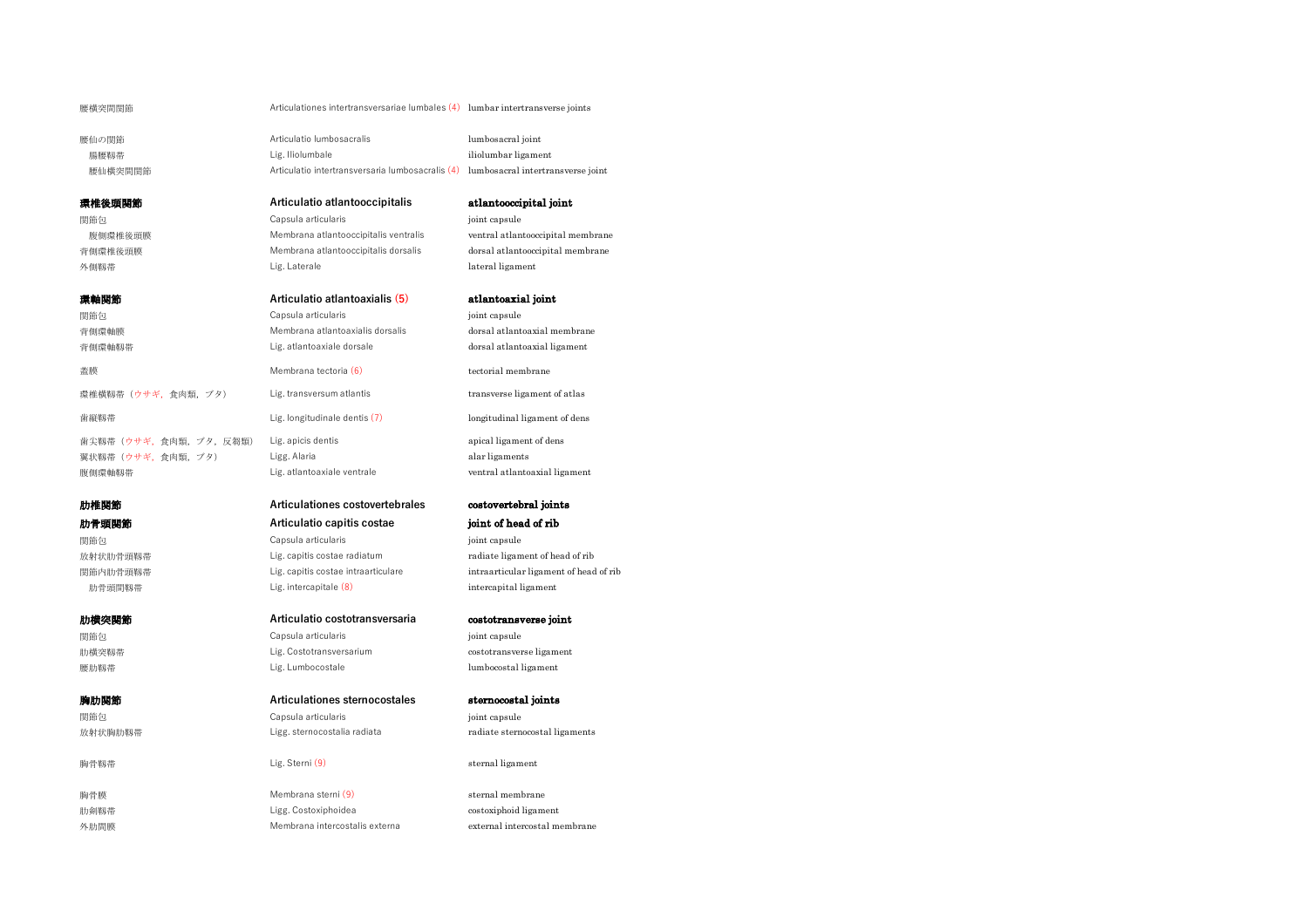内肋間膜 **Membrana intercostalis interna** internal internal intercostal membrane

manubriosternal synovial joint

胸骨軟骨結合 **Synchondroses sternales** sternal synchondroses

# 胸骨柄胸骨軟骨結合 Synchondrosis manubriosternalis (10) manubriosternal synchondrosis 胸骨片間軟骨結合 Synchondroses intersternebrales intersternebral synchondrosis 剣胸骨軟骨結合 Synchondrosis xiphosternalis xiphosternal synchondrosis

胸骨柄胸骨滑膜性関節 **Articulatio synovialis** 関節包 Capsula articularis joint capsule

関節内胸肋靱帯 Lig. Sternocostale intraarticulare intraarticular sternocostal ligament

肋骨肋軟骨関節 **Articulationes costochondrales** costochondral joints

肋軟骨内関節 **Articulationes intrachondrales (11)** intrachondral joints

**THORACICI**

# 前肢の関節 **ARTICULATIONES MEMBRI**

関節包 Capsula articularis joint capsule

**関節包 Capsula articularis** in the control of the control of the control of the control of the control of the control of the control of the control of the control of the control of the control of the control of the control

手の関節 **ARTICULATIONES MANUS (15)** joints of manus

# JOINTS OF FORELIMB (THORACIC LIMB)

# 肩関節 **Articulatio humeri** shoulder joint

関節唇 *Labrum glenoidale* glenoid lips 烏口上腕靱帯 **Lig. coracohumerale** coracohumeral coracohumeral ligament 関節上腕靱帯 Ligg. glenohumeralia (12) glenohumeral ligaments

# 肘関節 **Articulatio cubiti** elbow joint

腕尺関節 Articulatio humeroulnaris humeroulnar joint 腕橈関節 Articulatio humeroradialis humeroradial joint 内側肘側副靱帯 **Lig. collaterale cubiti mediale medial cubital collateral ligament** 外側肘側副靱帯 **Lig. collaterale cubiti laterale lateral cubital collateral ligament** 肘頭靱帯 *Lig. olecrani commanda bigament* Lig. olecrani commanda between the olecranon ligament

# 近位橈尺関節 **Articulatio radioulnaris proximalis** proximal radioulnar joint

橈骨輪状靱帯 Lig. anulare radii annular ligament of radius 前腕骨間膜 membrana interossea antebrachii interosseous membrane of antebrachium (forearm) 前腕骨間靱帯 Lig. interosseum antebrachii (13) interosseous ligament of antebrachium (forearm)

# 遠位橈尺関節 **Articulatio radioulnaris distalis** distal radioulnar joint 関節包 Capsula articularis joint capsule 橈尺靱帯 Lig. radioulnare (14) radioulnar ligament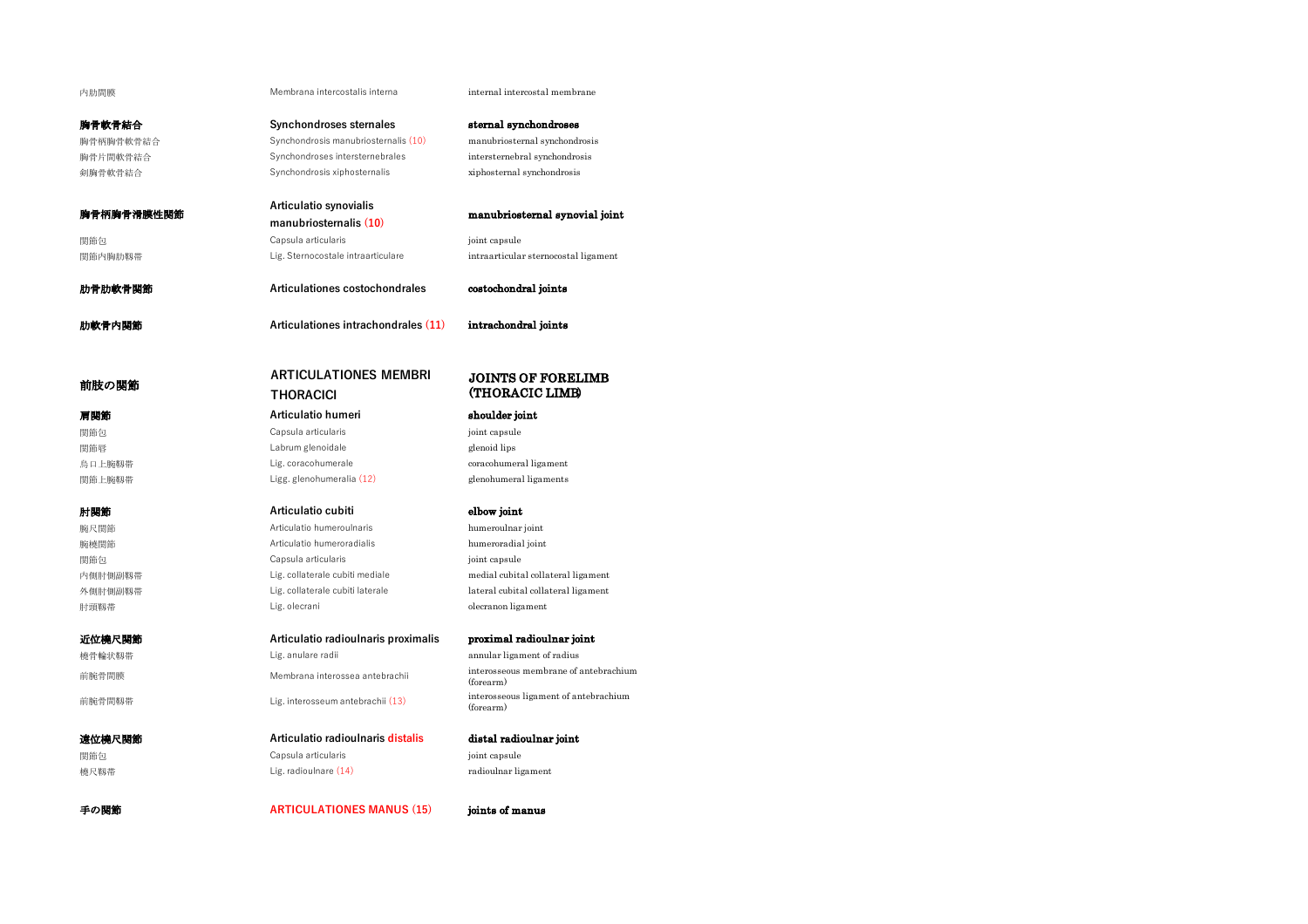# **手根の関節 インスタン インスタン Articulatio carpi** carpive carpal joint, wrist joint

外側手根側副靱帯 Lig. collaterale carpi laterale (16) lateral carpal collateral ligament 内側手根側副靱帯 Lig. collaterale carpi mediale (16) medial carpal collateral ligament

# 前腕手根関節 **Articulatio antebrachiocarpea** antebrachiocarpal joint 橈骨手根関節 Articulatio radiocarpea radiocarpal joint 尺骨手根関節 **Articulatio ulnocarpea** unocarpea unocarpal joint **関節包 Capsula articularis compared in the compared of the compared in the compared in the compared in the compared in the compared in the compared in the compared in the compared in the compared in the compared in the co** 背側橈骨手根靱帯 **Lig. radiocarpeum dorsale community** dorsal radiocarpal ligament

手根間関節 **Articulationes intercarpeae** intercarpal joints

# 背側手根間靱帯 Ligg. intercarpea dorsalia dorsal intercarpal ligaments

手根中央関節 **Articulatio mediocarpea** midcarpal joint **関節包 Capsula articularis compared in the compared of the compared in the compared in the compared in the compared in the compared in the compared in the compared in the compared in the compared in the compared in the co** 放射状手根靱帯 **Lig. carpi radiatum (17)** radiate carpal ligament

掌側橈骨手根靱帯 Lig. radiocarpeum palmare (17) palmar radiocarpal ligament 掌側尺骨手根靱帯 Lig. ulnocarpeum palmare (17) palmar ulnocarpal ligament

掌側手根間靱帯 Ligg. intercarpea palmaria palmar intercarpal ligaments 骨間手根間靱帯 Ligg. intercarpea interossea interosseous intercarpal ligaments

# 副手根骨[豆状骨]関節 **Articulatio ossis carpi accessorii [ossis** joint of accessory carpal bone [pisiform **pisiformis]** bone]

# **関節包 Capsula articularis** capsula articularis in the point capsule 副[豆]尺靱帯 Lig. accessorioulnare [pisoulnare] accessorioulnar [pisoulnar] ligament 副手根尺骨[豆三角]靱帯 Lig. accessoriocarpoulnare [pisotriquetrum] accessoriocarpoulnar [pisotriquetral] ligament 副第四手根[豆鉤]靱帯 Lig. accessorioquartale [pisohamatum] accessorioquartal [pisohamate] ligament 副中手[豆中手]靱帯 Lig. accessoriometacarpeum [pisometacarpeum] 手根管 (筋学をみよ) canalis carpi carpi carpal canal canal

# 手根中手関節 **Articulationes carpometacarpeae** carpometacarpal joints

**関節包 Capsulae articulares** in the postulation of the postulation of the postulation of the postulation of the post 背側手根中手靱帯 Ligg. carpometacarpea dorsalia dorsal carpometacarpal ligaments

# 中手間関節 **Articulationes intermetacarpeae** intermetacarpal joints

関節包 Capsulae articulares joint capsules 背側中手靱帯 Ligg. metacarpea dorsalia dorsal metacarpal ligaments 掌側中手靱帯 Ligg. metacarpea palmaria palmar metacarpal ligaments 骨間中手靱帯 **interossea interossea** interossea interossea interosseous metacarpal ligaments

# 中手指節関節 **Articulationes metacarpophalangeae** metacarpophalangeal joints **関節包 Capsulae articulares** in the post of the post of the capsules in the post of the Capsulae articulares in the post of the capsules in the post of the Capsulae articulares in the post of the capsules of the capsulae ar 背側陥凹 Recessus dorsales dorsal recess

accessoriometacarpal [pisometacarpal] ligament

掌側手根中手靱帯 Ligg. carpometacarpea palmaria palmar carpometacarpal ligaments

中手骨間隙 Spatia interossea metacarpi interosseous space of metacarpus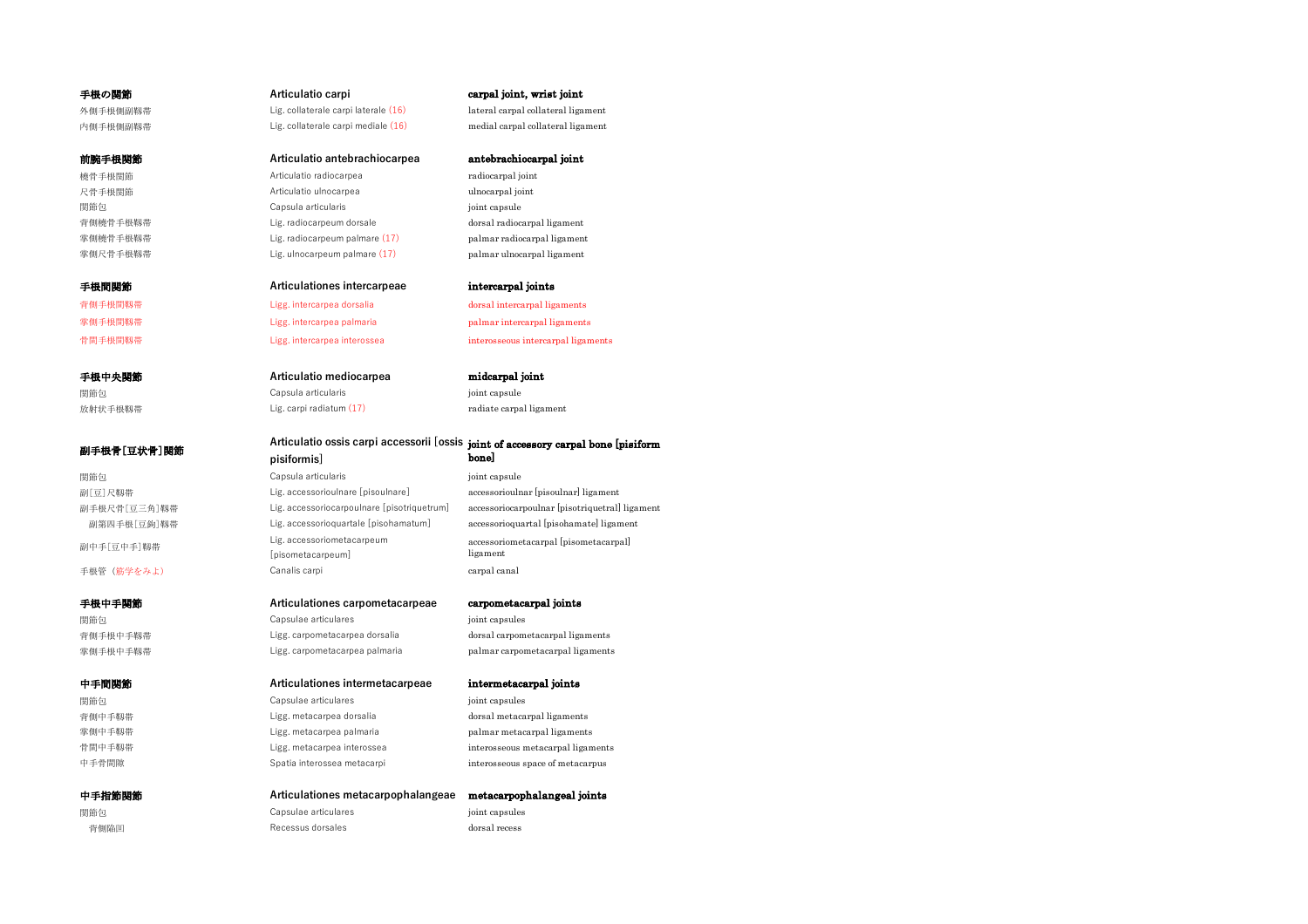| 掌側陥凹           | Recessus palmares                                                                 | palmar recess                           |
|----------------|-----------------------------------------------------------------------------------|-----------------------------------------|
| 側副靱帯           | Ligg. collateralia)                                                               | collateral ligaments                    |
| 掌側靱帯           | Ligg. palmaria (18)                                                               | palmar ligaments                        |
| 側副種子骨靱帯        | Ligg. sesamoidea collateralia                                                     | collateral sesamoid ligaments           |
| 中手種子骨間靱帯       | Lig. metacarpointersesamoideum (19)                                               | metacarpointersesamoid ligament         |
| 指間種子骨間靱帯       | Lig. intersesamoideum interdigitale (20)                                          | interdigital intersesamoid ligament     |
| 直種子骨靱帯         | Lig. sesamoideum rectum                                                           | straight sesamoid ligament              |
| 斜種子骨靱帯         | Ligg, sesamoidea obliqua                                                          | oblique sesamoid ligaments              |
| 短種子骨靱帯         | Ligg, sesamoidea brevia                                                           | short sesamoid ligaments                |
| 十字種子骨靱帯        | Ligg. sesamoidea cruciata                                                         | cruciate sesamoid ligaments             |
| 指間指節種子骨靱帯 (ウシ) | Ligg, phalangosesamoidea interdigitalia                                           | interdigital phalangosesamoid ligaments |
| 深横中手靱帯         | Lig. metacarpeum transversum profundum $(21)$ deep transverse metacarpal ligament |                                         |
| 沂位指間靱帯         | Lig. interdigitale proximale (22)                                                 | proximal interdigital ligament          |

手の近位指節間関節 **Articulationes interphalangeae**

関節包 Capsulae articulares joint capsules 背側陥凹 **Recessus dorsales** dorsales dorsal recesses 掌側陥凹 Recessus palmares palmar recesses 側副靱帯 *Ligg. collateralia* collateral ligaments 側副靱帯の軸側交通枝 Lig. collaterale commune axiale (22a) axial communication of collateral ligament 掌側靱帯 インタン Ligg. palmaria インタン palmar ligaments

背側靱帯 インタン Ligg. dorsalia dorsal ligaments

# 手の遠位指節間関節 **Articulationes interphalangeae**

**proximales manus**

# distal interphalangeal joints of manus

proximal interphalangeal joints of

関節包 Capsulae articulares joint capsules 背側陥凹 Recessus dorsales dorsal recesses 掌側陥凹 **Recessus palmares** palmares palmar recesses 側副靱帯 Ligg. collateralia collateral ligaments

manus

# 側副靱帯の軸側交通枝 Lig. collaterale commune axiale (22a) axial communication of collateral ligament

遠位指間靱帯 Ligg. interdigitalia distalia distal interdigital ligaments 側副種子骨靱帯 Ligg. sesamoidea collateralia (23) collateral sesamoid ligaments 不対遠位種子骨靱帯 Lig. sesamoideum distale impar unpaired distal sesamoid ligament 軸側遠位種子骨靱帯 Lig. sesamoideum distale axiale axial distal sesamoid ligament 反軸側遠位種子骨靱帯 Lig. sesamoideum distale abaxiale abaxial distal sesamoid ligament 蹄軟骨繫骨靱帯 Ligg. chondrocompedalia (24) chondropastern ligaments 蹄軟骨冠骨靱帯 Ligg. chondrocoronalia chondrocoronary ligaments 蹄軟骨種子骨靱帯 Ligg. chondrosesamoidea chondrosesamoid ligaments 側副蹄軟骨蹄骨靱帯 Ligg. chondroungularia collateralia collateral chondroungulate ligaments 十字蹄軟骨蹄骨靱帯 Ligg. chondroungularia cruciata cruciate chondroungulate ligaments

# 後肢の関節 **ARTICULATIONES MEMBRI PELVINI**

# JOINTS OF HINDLIMB (PELVIC LIMB)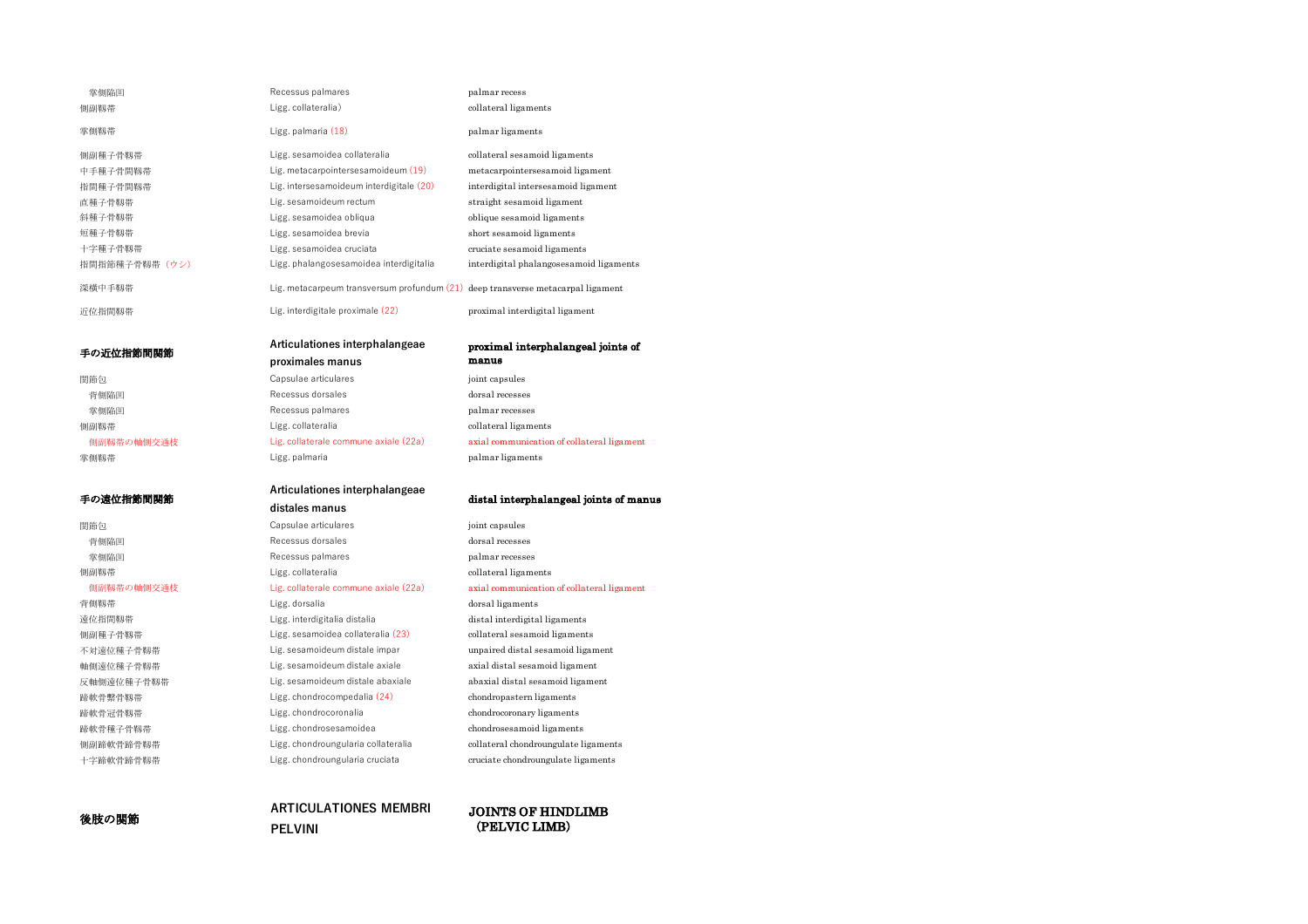# 膝関節 **Articulatio genus** stifle joint, knee joint

閉鎖膜 Membrana obturatoria obturator membrane 閉鎖管 Canalis obturatorius obturator canal 仙結節靱帯 (イヌ) controllerale controlleral business sacrotuberale sacrotuberous ligament 広仙結節靱帯 Lig. sacrotuberale latum [Lig. 大坐骨孔 Foramen ischiadicum majus **greater ischiatic foramen** 小坐骨孔 Foramen ischiadicum minus lesser ischiatic foramen

# 仙腸関節 **Articulatio sacroiliaca** sacroiliac joint

腹側仙腸靱帯 Ligg. sacroiliaca ventralia ventral sacroiliac ligaments 背側仙腸靱帯 インファイル Ligg. sacroiliaca dorsalia dorsal sacroiliac ligaments

# 骨盤結合 **Symphysis pelvina** pelvic symphysis

恥骨結合 Symphysis pubica pubic symphysis 坐骨結合 Symphysis ischiadica ischial symphysis 前恥骨靱帯 インディー Lig. pubicum craniale (26) cranial pubic ligament 坐骨弓靱帯 インター Lig. arcuatum ischiadicum ischial arcuate ligament 寛骨間線維軟骨板 Lamina fibrocartilaginea intercoxalis intercoxal fibrocartilaginous plate

# 股関節 **Articulatio coxae** hip joint

**関節包 Capsula articularis** governance ioint capsule 腸骨大腿靱帯 Lig. Iliofemorale iliofemoral ligament 坐骨大腿靱帯 **industrial ligament** Lig. ischiofemorale ischiofemoral ligament **恥骨大腿靱帯** Pubofemorale pubofemoral pubofemoral ligament **関節唇 Labrum acetabulare acetabular lips** acetabular lips

# 大腿脛関節 **Articulatio femorotibialis** femorotibial joint **関節包 Capsula articularis** capsula articularis in the point capsule 外側半月 **Meniscus lateralis** description of the Meniscus lateralis and the lateral meniscus 半月大腿靱帯 Lig. meniscofemorale meniscofemoral ligament 内側半月 **Meniscus medialis** meniscus medial meniscus medial meniscus 膝横靱帯 Lig. transversum genus transverse ligament of knee 膝十字靱帯 インタン Ligg. cruciata genus cruciate ligament of knee 前十字靱帯 **Lig. cruciatum craniale cranial cruciate cranial cruciate ligament** 後十字靱帯 **Lig. cruciatum caudale caudal cruciate ligament** 外側側副靱帯 インター Lig. collaterale laterale lateral ligament lateral collateral ligament

大腿膝蓋関節 **Articulatio femoropatellaris** femoropatellar joint

# **関節包 Capsula articularis compared in the compared of the compared of the compared in the compared of the compared of the compared in the compared of the compared of the compared of the compared of the compared of the co**

broad sacrotuberous ligament

骨間仙腸靱帯 **Ligg. sacroiliaca interossea** interossea interossea interosseous sacroiliac ligaments

輪帯 フィンピン コンピック コンピック Zona orbicularis インプレート The School ar zone, ring ligament, zonular band 寛骨臼横靱帯 Lig. transversum acetabuli transverse acetabular ligament 大腿骨頭靱帯 <br>
Lig. capitis ossis femoris (27) ligament of head of femur (femoral head) 大腿骨副靱帯(ウサギ,ウマ) Lig. accessorium ossis femoris accessory ligament of femur

内側側副靱帯 インター Lig. collaterale mediale medial collateral ligament 斜膝窩靱帯 インター Lig. popliteum obliquum (28) compliteal ligament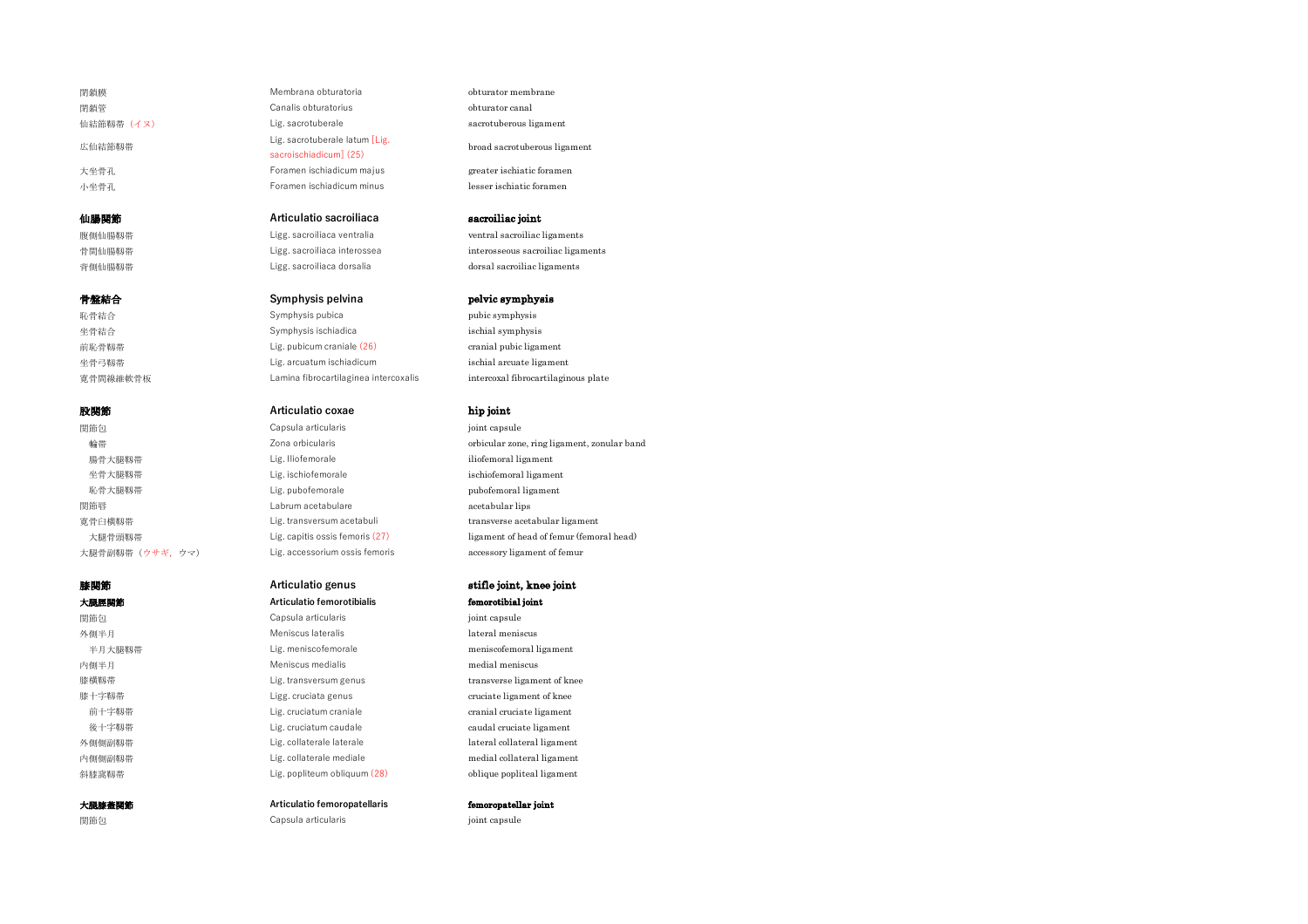| 膝蓋傍(線維)軟骨 | Fibrocartilagines parapatellares       | parapatellar fibrocartilages             |
|-----------|----------------------------------------|------------------------------------------|
| 膝蓋靱帯      | Lig. patellae                          | patellar ligament                        |
| 中間膝蓋靱帯    | Lig. patellae intermedium (29)         | intermediate patellar ligament           |
| 内側膝蓋支帯    | Retinaculum patellae mediale           | medial patellar retinaculum              |
| 内側大腿膝蓋靱帯  | Lig. femoropatellare mediale           | medial femoropatellar ligament           |
| 内側膝蓋靱帯    | Lig. patellae mediale (29)             | medial patellar ligament                 |
| 外側膝蓋支帯    | Retinaculum patellae laterale          | lateral patellar retinaculum             |
| 外側大腿膝蓋靱帯  | Lig. femoropatellare laterale          | lateral femoropatellar ligament          |
| 外側膝蓋靱帯    | Lig. patellae laterale (29)            | lateral patellar ligament                |
| 膝蓋下脂肪体    | Corpus adiposum infrapatellare         | infrapatellar fat body                   |
| 近位脛腓関節    | Articulatio tibiofibularis proximalis  | proximal tibiofibular joint              |
| 関節包       | Capsula articularis                    | joint capsule                            |
| 前腓骨頭靱帯    | Lig. capitis fibulae craniale          | cranial ligament of fibular head         |
| 後腓骨頭靱帯    | Lig. capitis fibulae caudale           | caudal ligament of fibular head          |
| 下腿骨間膜     | Membrana interossea cruris             | crural interosseous membrane             |
| 遠位脛腓関節    | Articulatio tibiofibularis distalis    | distal tibiofibular joint                |
| 関節包       | Capsula articularis                    | joint capsule                            |
| 前脛腓靱帯     | Lig. tibiofibulare craniale            | cranial tibiofibular ligament            |
| 後脛腓靱帯     | Lig. tibiofibulare caudale             | caudal tibiofibular ligament             |
|           |                                        |                                          |
| 足の関節      | <b>ARTICULATIONES PEDIS (30)</b>       | joints of pes                            |
| 足根関節      | Articulatio tarsi                      | tarsal joint, hock joint                 |
| 内側足根側副靱帯  | Lig. collaterale tarsi mediale (31)    | medial tarsal collateral ligament        |
| 長内側足根側副靱帯 | Lig. collaterale tarsi mediale longum  | long medial tarsal collateral ligament   |
| 短内側足根側副靱帯 | Lig. collaterale tarsi mediale breve   | short medial tarsal collateral ligament  |
| 脛距部       | Pars tibiotalaris                      | tibiotalar part                          |
| 脛踵部       | Pars tibiocalcanea                     | tibiocalcaneal part                      |
| 脛中心[脛舟]部  | Pars tibiocentralis [tibionavicularis] | tibiocentral [tibionavicular] part       |
| 外側足根側副靱帯  | Lig. collaterale tarsi laterale (31)   | lateral tarsal collateral ligament       |
| 長外側足根側副靱帯 | Lig. collaterale tarsi laterale longum | long lateral tarsal collateral ligament  |
| 短外側足根側副靱帯 | Lig. collaterale tarsi laterale breve  | short lateral tarsal collateral ligament |
| 距腓部       | Pars talofibularis                     | talofibular part                         |
| 脛距部       | Pars tibiotalaris (32)                 | tibiotalar part                          |
| 踵腓部       | Pars calcaneofibularis                 | calcaneofibular part                     |
| 脛踵部       | Pars tibiocalcanea (32)                | tibiocalcaneal part                      |

関節包 Capsula articularis joint capsule 底側距腓靱帯 Lig. talofibulare plantare plantar talofibular ligament

足根下腿関節 **Articulatio tarsocruralis** tarsocrural joint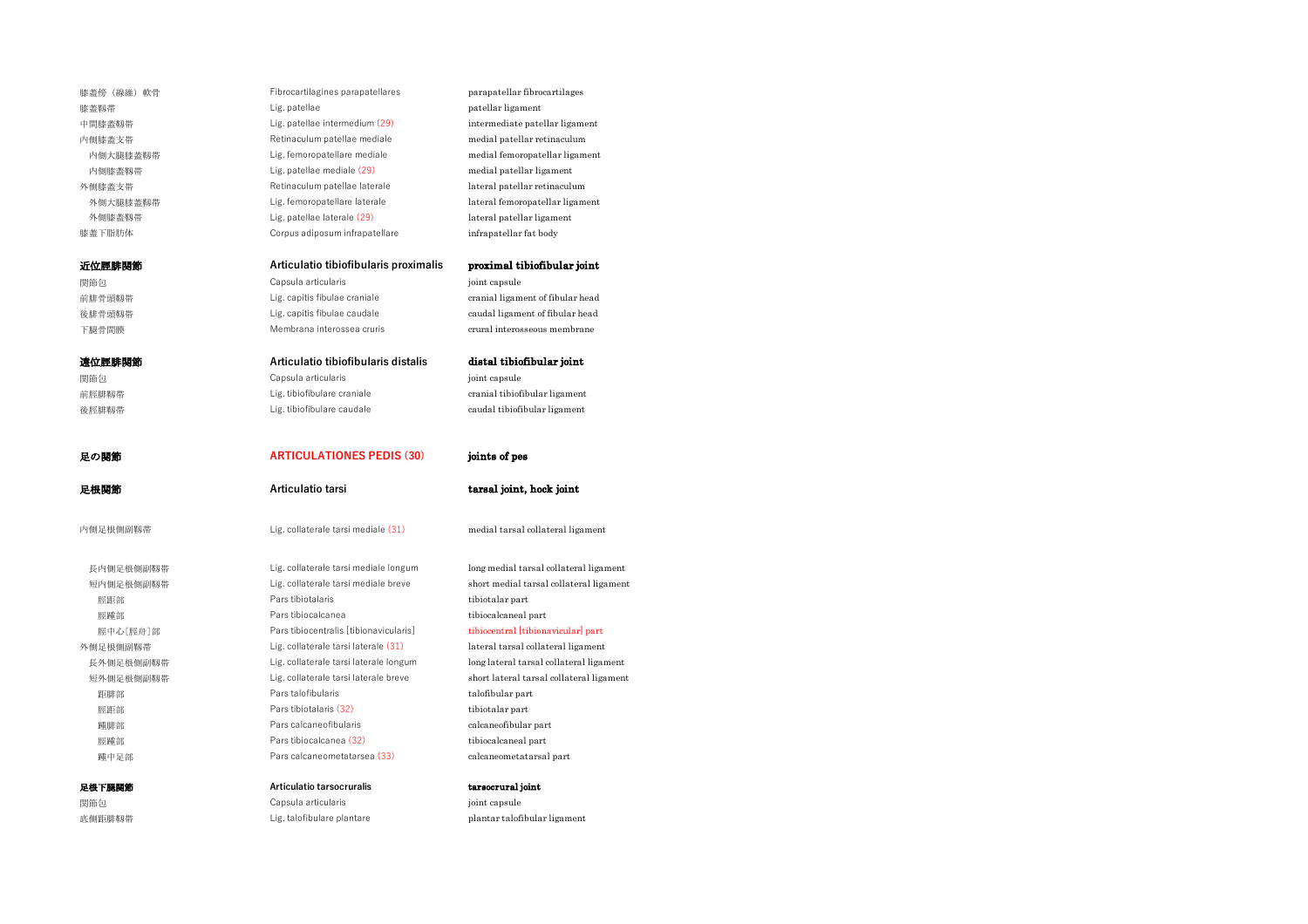底側脛距靱帯 (ウサギ, ブタ) Lig. tibiotalare plantare plantar tibiotalar ligament

足根間関節 **Articulationes intertarseae** intertarsal joints

| 距踵中心[距踵舟]関節        | Articulatio talocalcaneocentralis<br>[talocalcaneonavicularis] (34)    | talocalcaneocentral [talocalcaneonavicular]<br>joint                                            |
|--------------------|------------------------------------------------------------------------|-------------------------------------------------------------------------------------------------|
| 距踵関節               | Articulatio talocalcanea                                               | talocalcaneal joint                                                                             |
| 関節包                | Capsula articularis                                                    | joint capsule                                                                                   |
| 外側距踵靱帯             | Lig. talocalcaneum laterale                                            | lateral talocalcaneal ligament                                                                  |
| 底側距踵靱帯             | Lig. talocalcaneum plantare                                            | plantar talocalcaneal ligament                                                                  |
| 踵第四[踵立方]関節         | Articulatio calcaneoquartalis<br>[calcaneocuboidea]                    | calcaneoquartal [calcaneocuboid] joint                                                          |
| 関節包                | Capsula articularis                                                    | joint capsule                                                                                   |
| 中心遠位[楔舟]関節         | Articulatio centrodistalis [cuneonavicularis]                          | centrodistal [cuneonavicular] joint                                                             |
| 関節包                | Capsula articularis                                                    | joint capsule                                                                                   |
| 骨間足根靱帯             | Ligg. tarsi interossea                                                 | interosseous tarsal ligaments                                                                   |
| 骨間距踵靱帯             | Lig. talocalcaneum interosseum                                         | interosseous talocalcaneal ligament                                                             |
| 骨間距中心[距舟]靱帯 (ウマ)   | Lig. talocentrale [talonaviculare] interosseum                         | interosseous talocentral [talonavicular]<br>ligament                                            |
| 骨間中心遠位[楔舟]靱帯       | Lig. centrodistale [cuneonaviculare]<br>interosseum                    | interosseous centrodistal [cuneonavicular]<br>ligament                                          |
| 骨間踵第四[踵立方]靱帯       | Lig. calcaneoquartale [calcaneocuboideum]<br>interosseum               | interosseous calcaneoquartal [calcaneocuboid]<br>ligament                                       |
| 骨間中心第四[立方舟]靱帯      | Lig. centroquartale [cuboideonaviculare]<br>interosseum                | interosseous centroquartal [cuboidonavicular]<br>ligament                                       |
| 骨間第四遠位[楔立方]靱帯      | Lig. quartodistale [cuneocuboideum]<br>interosseum                     | interosseous quartodistal [cuneocuboid]<br>ligament                                             |
| 骨間遠位間[楔状間]靱帯       | Ligg. interdistalia [intercuneiformia] interossea                      | interosseous interdistal [intercuneiform]<br>ligaments                                          |
| 背側足根靱帯             | Ligg. tarsi dorsalia                                                   | dorsal tarsal ligaments                                                                         |
| 中足遠位中心踵[距舟楔中足]靱帯   | Lig. talocentrodistometatarseum<br>[talonaviculocuneometatarseum] (35) | talocentrodistometatarsal<br>[talonaviculocuneometatarsal] ligament                             |
| 背側遠位間[楔状間]靱帯       | Ligg. interdistalia [intercuneiformia] dorsalia                        | dorsal interdistal [intercuneiform] ligaments                                                   |
| 背側第四遠位[楔立方]靱帯      | Lig. quartodistale [cuneocuboideum] dorsale                            | dorsal quartodistal [cuneocuboid] ligament                                                      |
| 背側中心第四[立方舟]靱帯      | Lig. centroquartale [cuboideonaviculare]<br>dorsale                    | dorsal centroquartal [cuboidonavicular]<br>ligament                                             |
| 背側踵中心[踵舟]靱帯        | Lig. calcaneocentrale [calcaneonaviculare]<br>dorsale                  | dorsal calcaneocentral [calcaneonavicular]<br>ligament                                          |
| 背側踵第四[踵立方]靱帯       | Lig. calcaneoquartale [calcaneocuboideum]<br>dorsale                   | dorsal calcaneoquartal [calcaneocuboid]<br>ligament                                             |
| 背側中心遠位「楔舟」靱帯 (食肉類) |                                                                        | Ligg. centrodistalia [cuneonavicularia] dorsalia dorsal centrodistal [cuneonavicular] ligaments |
| 底側足根靱帯             | Ligg. tarsi plantaria                                                  | plantar tarsal ligaments                                                                        |
| 長足底靱帯              | Lig. plantare longum                                                   | long plantar ligament                                                                           |
| 底側踵第四[踵立方]靱帯       | Lig. calcaneoquartale [calcaneocuboideum]<br>plantare                  | plantar calcaneoquartal [calcaneocuboid]<br>ligament                                            |
| 底側踵中心[踵舟]靱帯        | Lig. calcaneocentrale [calcaneonaviculare]<br>plantare                 | plantar calcaneocentral [calcaneonavicular]<br>ligament                                         |